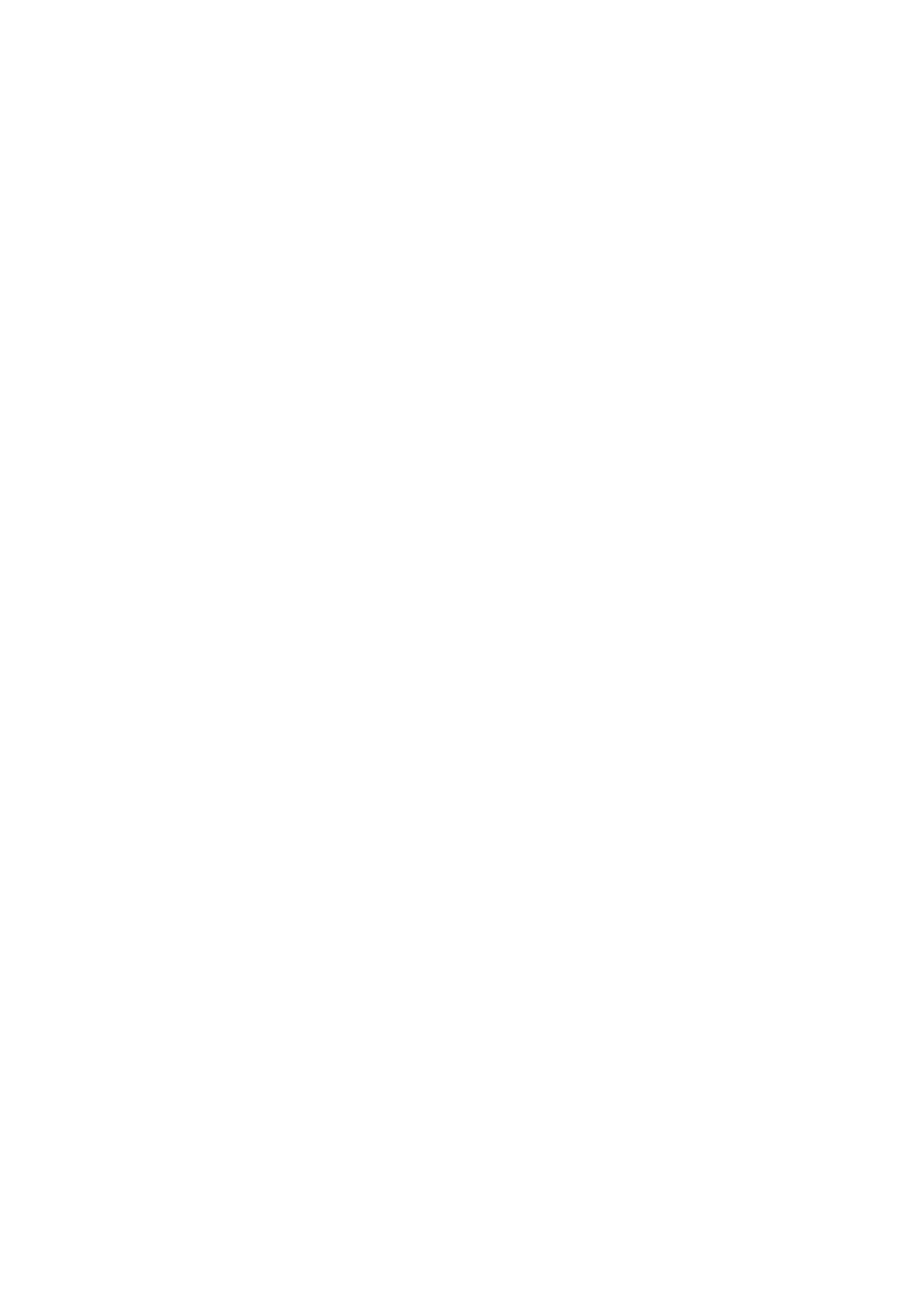#### **AGENDA**

#### Page Nos.

#### **Remote Meeting Details**

This meeting will be held in a remote manner in accordance with the Local Authorities and Police and Crime Panels (Coronavirus) (Flexibility of Local Authority and Police and Crime Panel Meetings) (England and Wales) Regulations 2020.

The meeting will be live streamed on the Council's social media platforms to enable access for the Press and Public.

- 1. Apologies for Absence
- 2. Declarations of Interest by Members and Officers
- 3. Declaration of any Intentions to Record the Meeting
- 4. Minutes of the meeting held on 2 March 2021 5 13

### **Part 1 - Items for Decision**

| 5.                                                | Norwood Park Farm, Norwood Park, Halam Road, Southwell 20/02472/FUL | $14 - 26$   |
|---------------------------------------------------|---------------------------------------------------------------------|-------------|
| 6.                                                | Chestnut Lodge, Barnby Road, Balderton 21/00027/FUL                 | $27 - 46$   |
| 7.                                                | Land At Main Road, Boughton 21/00257/FUL                            | $47 - 53$   |
| 8.                                                | 12 Monckton Drive, Southwell 21/00163/FUL                           | $54 - 60$   |
| 9.                                                | Land at Lord Hawke Way and Bowbridge Road, Newark 21/00091/ADV      | $61 - 67$   |
| 10.                                               | <b>Proactive Planning Enforcement And Temporary Structures</b>      | $68 - 77$   |
|                                                   | Part 2 - Items for Information                                      |             |
| 11.                                               | Appeals Lodged                                                      | $78 - 80$   |
| 12.                                               | <b>Appeals Determined</b>                                           | $81 - 95$   |
| Part 3 - Statistical and Performance Review Items |                                                                     |             |
| 13.                                               | Development Management Performance Report                           | $96 - 104$  |
| 14.                                               | Quarterly Enforcement Activity Update Report                        | $105 - 113$ |
| <b>Part 4 - Exempt and Confidential Items</b>     |                                                                     |             |

15. Exclusion of the Press and Public